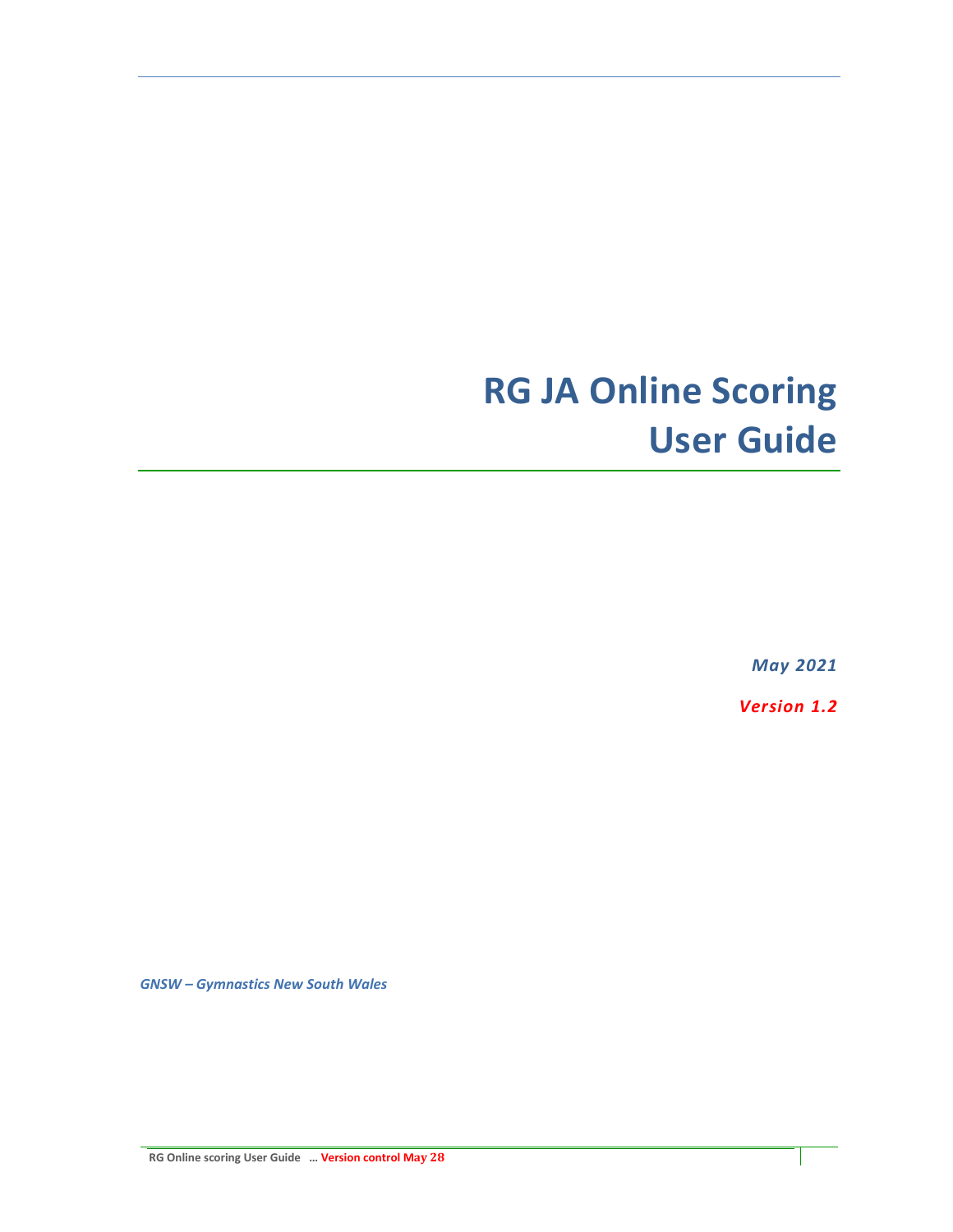# **1 Introduction**

This guide is for NSW RG judges to learn how to use the online scoring system at GNSW events. This requires judges to be ready to use their own device to enter scores during an event and follow the processes required during each session. We have minimized paper, stayed COVID safe and simulated some FIG data entry principles used at international events.

**Remember, the use of mobile phones, or other devices for official roles is under the control of the competition manager. Any other use outside these guidelines while performing assigned duties, or any time while on the competition floor during a competition is not permitted.**

### **1.1 Prior to the competition**

### *WHAT YOU MUST DO FIRST and at least 48 hours prior to the event*

*Open the lin[k https://app.rgscores.com](https://app.rgscores.com/) on your device; bookmark or save this for future easy access.*

- *1. Decide whether you will sign in with Facebook or with Google*
- *2. Locate your sign in details (this is the email and password you use to sign in)*
	- *a. If you don't know these details follow the steps at <https://www.guidingtech.com/find-my-email-address-facebook-mobile-pc/>*
- *3. Send the ESDO the email for your account so you can be added to the system*
- *4. Once the ESDO tells you your details are saved, ensure you can sign in to RGScores.*
	- *a. OPEN THE APP using [https://app.rgscores.com](https://app.rgscores.com/) on Chrome or Safari*
	- *b. SIGN INTO THE APP: Click the head silhouette at the top right of the screen*
	- *c. ACCESS SITE: Choose Facebook or Google*
	- *d. SIGN INTO YOUR ACCOUNT: using your account details (email and password)*
- *5. Once you are logged in, use the menu icon (3 horizontal bars at the top left) to create a drop-down list - a judging option appears at the bottom of the list; make sure you can see this*
- *6. To avoid your device going to the lock screen mid competition, change your device settings (under "display") and set the auto lock option to "never"*
- *7.* Re*ad all pre- competition judging notes provided by the RG JA, prior to the session you will be judging*





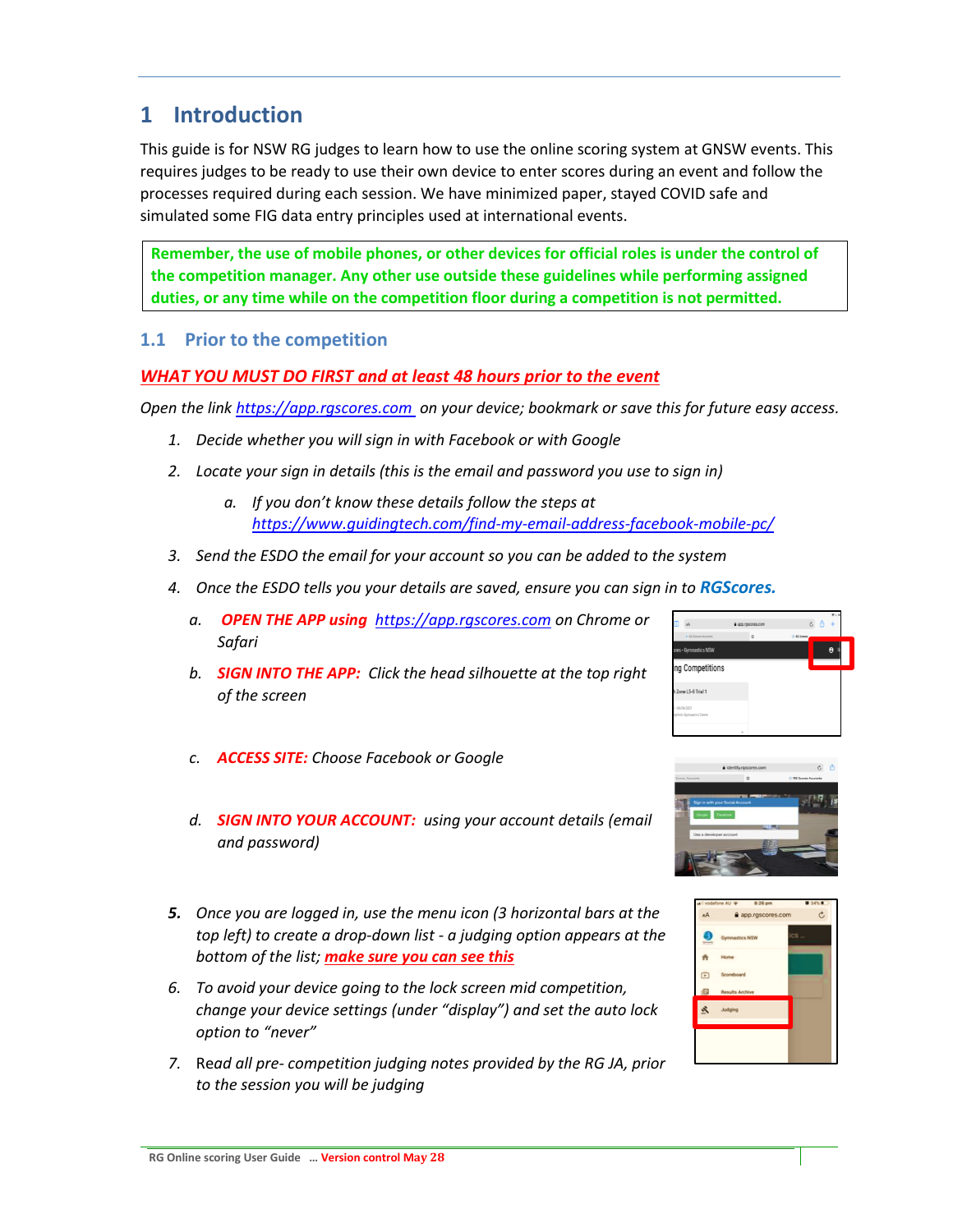# *The night before:*

- 1. Charge your device and make sure the screen is clean to allow smooth navigation
- **2. Pack your charger and cable**. There will be power boards on the judges' tables.
- 3. **Pack all necessary judging items:** pens/pencils, blank paper, judging resources and codes
- **4. Be sure you have printed a work order paper copy** to note scores as you judge. Digital runorders, orders of work and event timetables will be available on the GNSW website for download and any pre-printing as required **- hard copies will not be available on the day**

## **1.2 Once at the competition venue**

- 1. The event will have a dedicated Wi-Fi hotspot; the password will be provided on the day. To maximize performance, close all unnecessary apps and log off after each session
- 2. Find your place at the judging table; judges may be sitting further apart and you may be asked to wear masks (refer to event guidelines)
- 3. Remember judges are required to provide all equipment they need to judge; bring your own supplies for annotating the routine just as you have always done
- 4. Take out your own paper copy of the workorder, and be prepared to back up your digital scores by writing them there as you go
- 5. **Log on to** *RGScores.* 
	- *a. SIGN INTO THE APP: Click the head silhouette at the top right of the screen*
	- *b. ACCESS SITE: Choose Facebook or Google*
	- *c. SIGN INTO YOUR ACCOUNT: using your account details (email and password)*
- 6. Via the menu, go to Judging -> Select Competition -> Select Session and you should see the first routine you are eligible to judge according to the panel you are on.
- 7. Activate the **Do Not Disturb** function, and ensure you are on **silent mode.** You are now ready to judge.

#### **1.3 When the session starts**

In the past we have used paper chits to communicate the final score for each judge. With this new online system screens allow you to navigate through customized entry points and share the final score to the online system.

These screens vary depending on your role e.g. Head Judge, panel member, and which positions you are judging e.g. D3, E4, E5.

*Judge each routine as you always have – use your own paper and pen to annotate the routine, using the required symbols and then calculate a final score applying the rules fairly and consistently.*

*Use your own workorder to manually record your scores following each routine; these will be collected at the end of the session by the Head Judge.*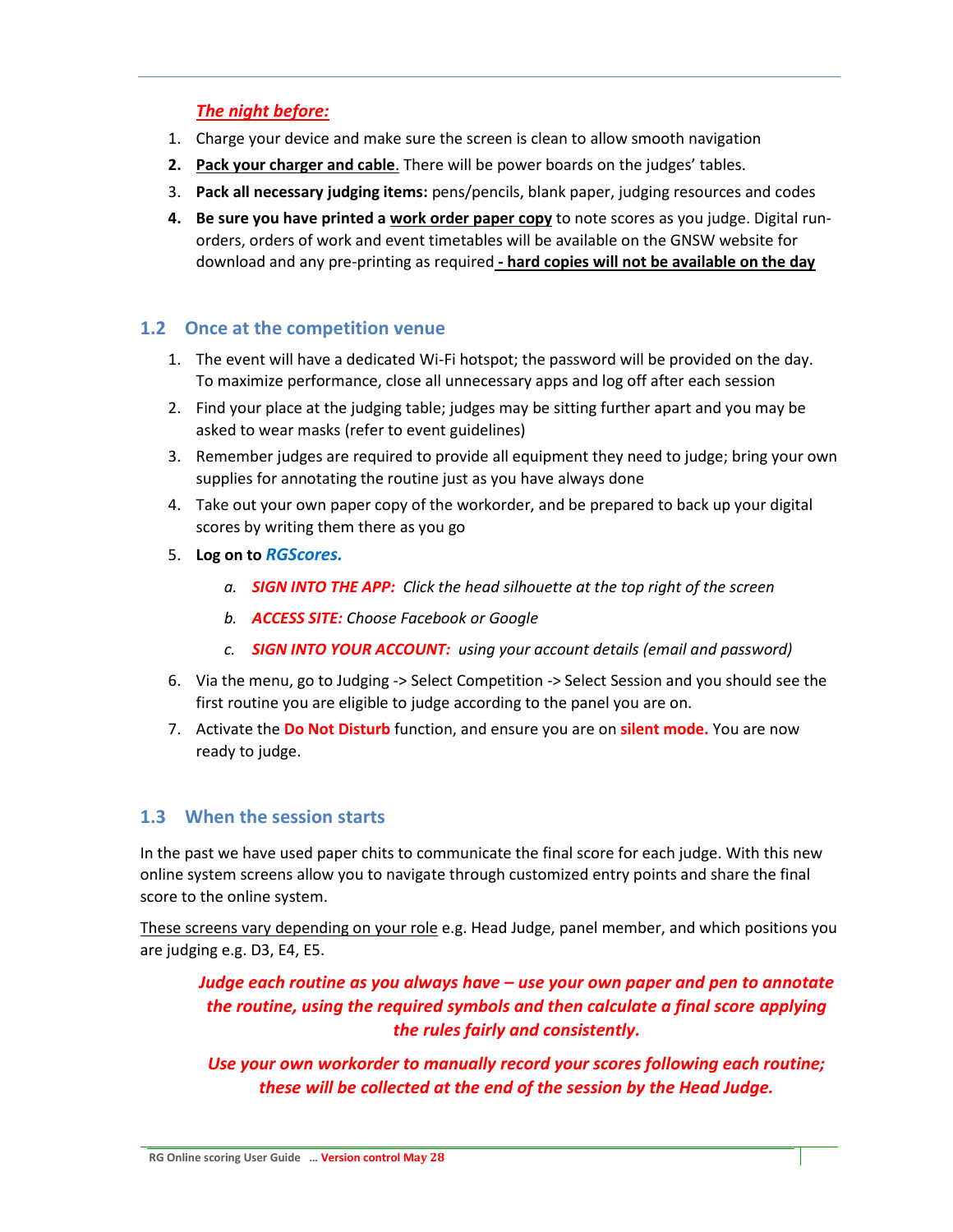**After annotating the routine on paper,** each judge enters their score on their device via a calculator style touch screen; when finished press the **BLUE TICK** and you will see your score displayed on the screen itself. If it is not correct, you can hit the screen again to enter a correction.

Once you are happy the score matches your annotated score, press the blue **SUBMIT button**; you will see a check to show that the score has been entered into the program

If you wish to change your score, you can adjust it by

- using the calculator style screen and
- pressing **RESUBBMIT**.

# **BE PATIENT**

**YOU MAY NEED TO WAIT** for other judges to enter their scores

- a spinning wheel will show when this occurs
- once all scores are entered you will be able to see them

The system will generate an agreed score. Agreed scores can be adjusted as needed by **D1, D3 and EA1**

Submit the agreed score by clicking the **SET AGREED** button

Until the overall routine score is finalized, **D1, D3 and EA1 judges** can still re-adjust the agreed score and resubmit if required

After all scores have been submitted, wait for any further advice from the **Head Judge** on your panel.

- When the **Head Judge** finalizes and saves the score the system will automatically progress you to the next routine
- A blue message screen shows you how long to the next athlete appearing on your device so that you can record the next score.